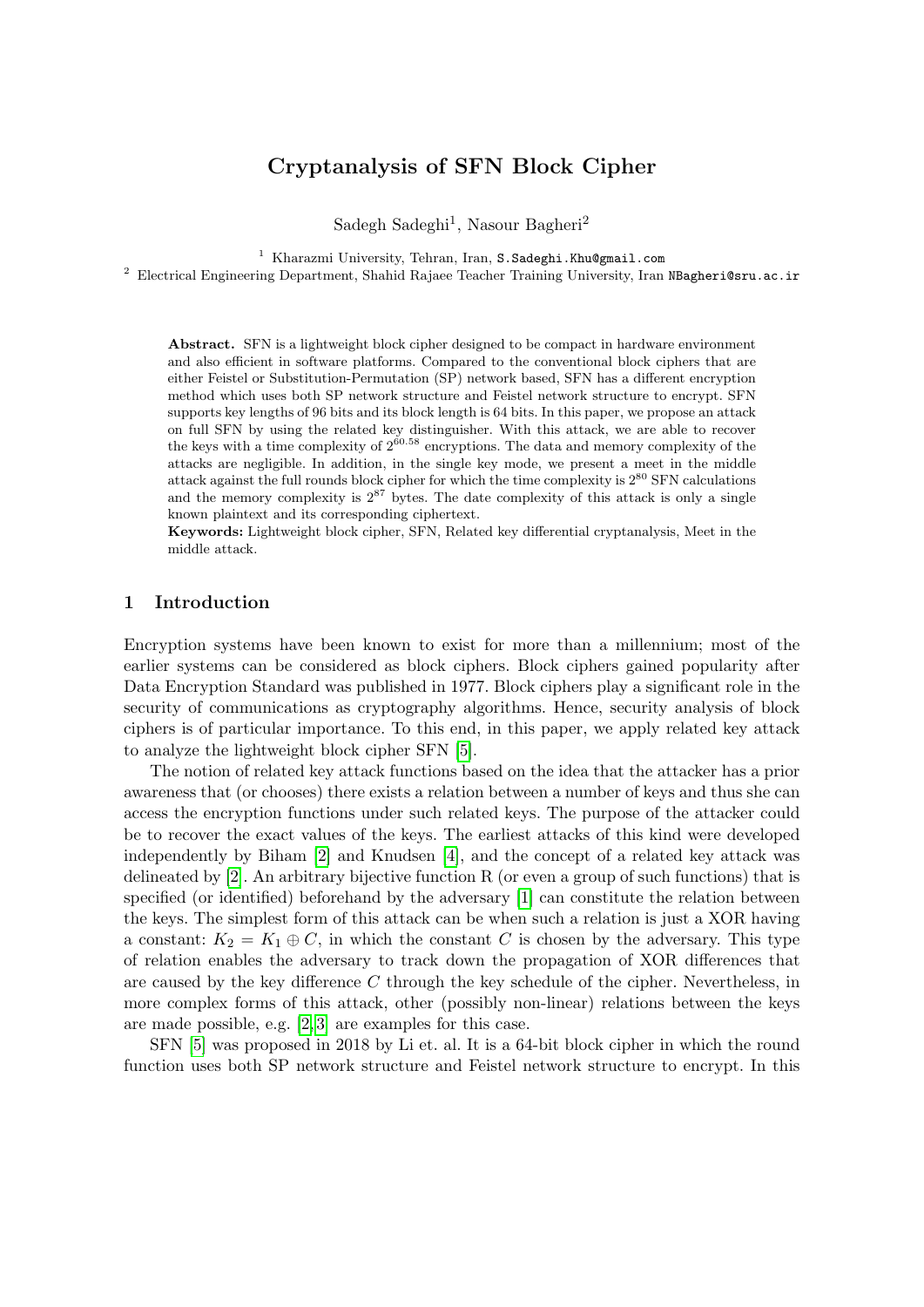2 Sadegh Sadeghi, Nasour Bagheri

paper, we analyse the security of SFN block cipher against the related key cryptanalysis and meet in the middle attack. Our attacks compromise the security of this block cipher both in related key mode and single key mode of operation. All attacks works on full rounds of the block cipher.

## 1.1 Outline.

This article is organised as follows. in Section [2](#page-1-0) we present some notations and also a brief description of SFN. The description of the related key differential attack is given in Section [3](#page-2-0) and Section [4](#page-3-0) explains meet in the middle attack. Finally, the conclusion and closing remarks are presented in Section [5.](#page-5-4)

### <span id="page-1-0"></span>2 Preliminaries

In this section, we give some notations and a brief description of SFN block cipher which will be used in the following parts.

### 2.1 Notations

Throughout this paper, we use the following notations:

- $\bullet$   $\parallel$  : is the concatenation of two binary strings.
- $\Delta X$ : represents a non-zero difference of X.
- $\Delta P^i$ : represents the input difference of the  $(i + 1)$ -th round encryption  $(i = 0, \dots 31)$ .
- $\Delta R K^i$ : represents the difference of the  $(i + 1)$ -th round keys  $(i = 0, \dots, 31)$ .
- $\Delta CK$ : represents the difference of the control signal keys and  $\Delta CK_i$  represents the difference of the *i*-th bit  $(i = 0, \dots 31)$  of CK.
- $CK_i$ : represents the *i*-th bit  $(i = 0, \dots 31)$  of CK.
- $RK_F^{in}$ ,  $RK_F^{out}$ : represent the input and the output states of the Feistel key expansion structure of the round 32, respectively.
- $RK_S^{in}$ ,  $RK_S^{out}$ : represent the input and the output states of the SP key expansion structure of the round 32, respectively.
- $P_F$ ,  $P_S$ : represent the input states of the Feistel structure and SP structure of encryption in round 32, respectively.
- $\overline{0}$ : represents a sequence of 64 bits as 0.

## 2.2 Brief description of SFN

SFN, as a unique structure, consists of an SP network and a Feistel network [\[5\]](#page-6-0). Its block length and the key length are 64 bits and 96 bits, respectively. The 96-bit key is divided into two parts, one of which acts as the front 64-bit to perform AddRoundKey and KeyExpansion, and the other is rest 32-bit to function as the control signal. In addition, this signal is used to control two network structures, one of which is responsible for encryption or decryption, and the other is assigned with KeyExpansion. Each bit of the control signal carries out one round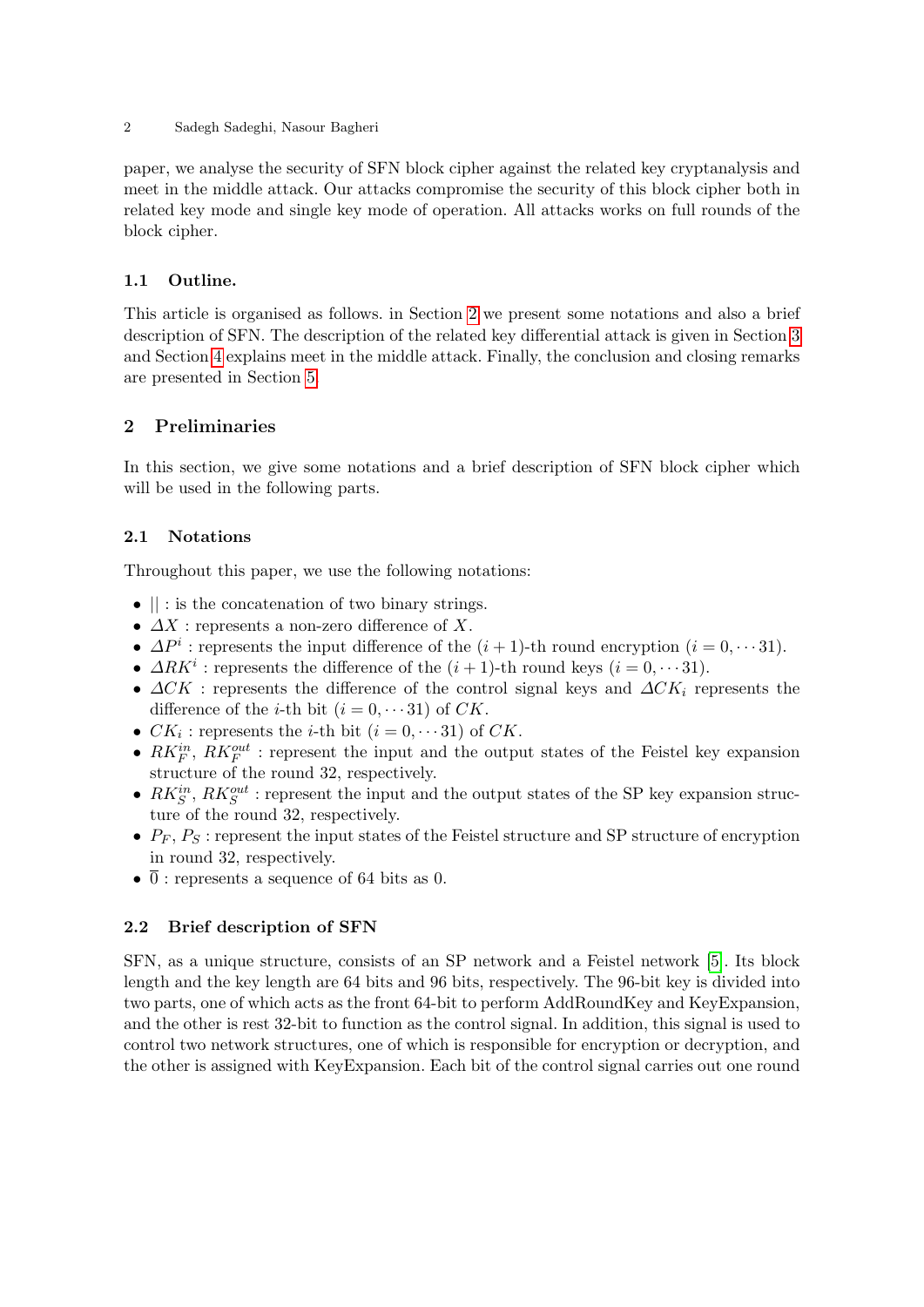operation, and the SFN includes 32 rounds. In case of a detailed signal key, that is, when the bit of the control signal is 0, SFN chooses SP network structure to perform encryption or decryption, while Feistel network structure conducts KeyExpansion. However, if the bit of the signal is 1, SFN selects Feistel network structure to carry out encryption or decryption and the SP network structure pursues KeyExpansion [\[5\]](#page-6-0) (see Figure [2\)](#page-5-5).

When SFN round function uses the SP network structure for encryption or decryption, its round function is composed of such operations as:  $AddRoundKey$ ,  $S_1$ -box layer, Mix-Columns, MixRows, and  $S_1$ -box layer. When the SP network structure carries out KeyExpansion, its round function is composed of such operations as:  $AddConstants$ ,  $S_2$ -box layer,  $MixColumns, MixRows,$  and  $S_2-box layer.$  Simultaneously, When SFN round function uses the Feistel network structure for encryption or decryption, its round function is composed of such operations as: AddRoundKey,  $S_2$ -box layer, P layer, MixXors, and  $S_2$ -box layer. When the Feistel network structure carries out KeyExpansion, its round function is composed of such operations as: AddConstants,  $S_1$ -box layer, P layer, MixXors, and  $S_1$ -box layer. The mechanism of the round function is given in Figure [2.](#page-5-5) For more details of SFN structure we



Fig. 1. Encryption procedure of SFN cipher [\[5\]](#page-6-0).

refer the readers to [\[5\]](#page-6-0).

#### <span id="page-2-0"></span>3 Related Key Cryptanalysis

In cryptography, a distinguishing attack defined as any form of data cryptanalysis by a cipher that enables a potential attacker to distinguish between the encrypted and random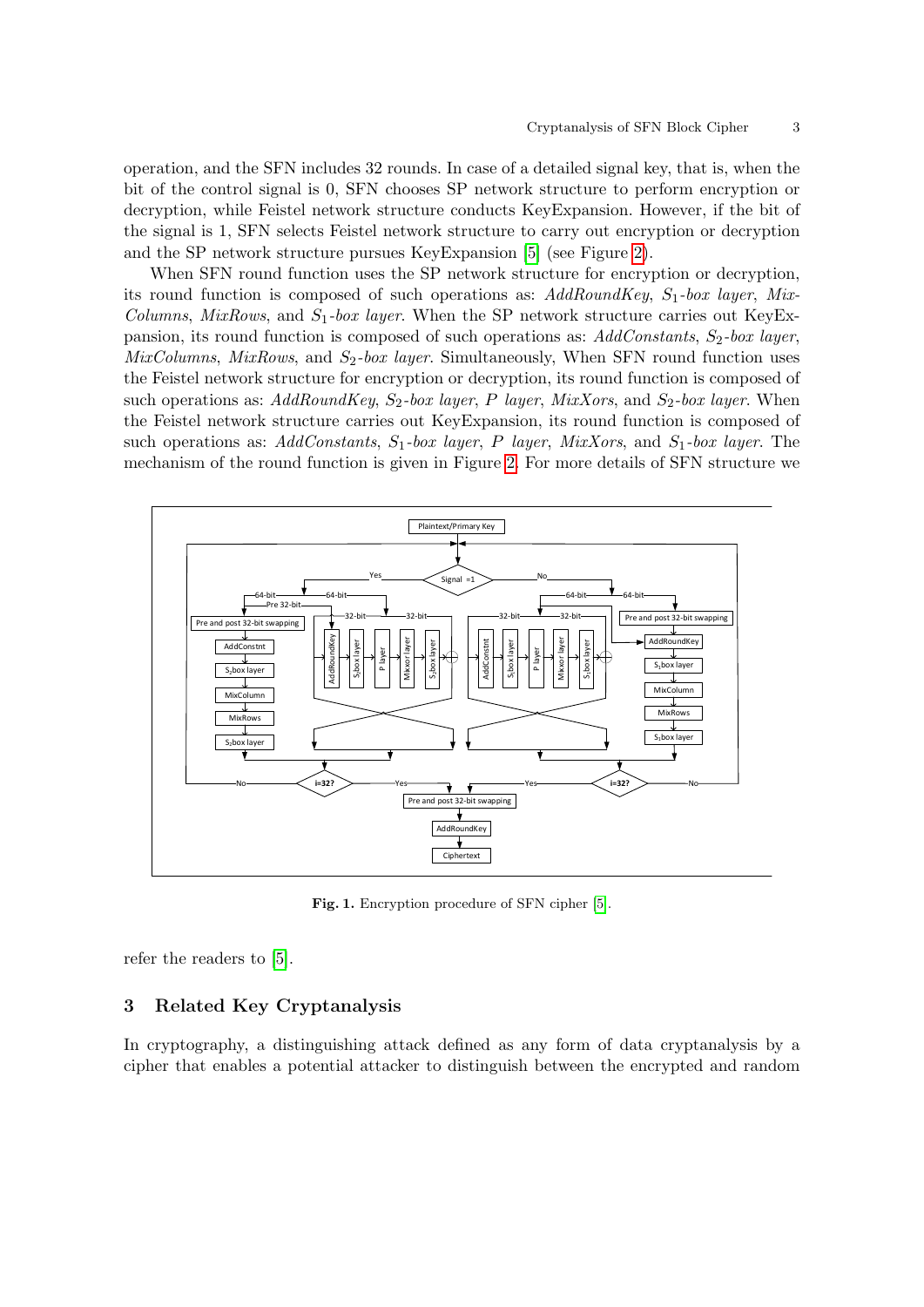data. Modern symmetric-key ciphers are specifically developed to be secure against such attacks. In case an algorithm can be found that is able to distinguish the output of a cipher from a random sequence more efficiently and faster than a brute force search, then that algorithm possibly can be used to break of the cipher and recover the secret key. In the next section, we will discuss the security of SFN against the related key differential cryptanalysis.

#### 3.1 Attack Procedure

The SFN's designers claim that the cipher is secure against the related key attacks. However, in this section, we show that by encrypting different plaintexts under related keys, the secret key of SFN can be extracted with a time complexity of  $2^{60.58}$  encryptions.

In SFN cipher, the 96-bit main key is divided into the 64-bit round key as  $RK^0 \in$  $\{0,1\}^{64}$  and 32-bit control key as  $CK \in \{0,1\}^{32}$ . The RK<sup>0</sup> conducts AddRoundKey and KeyExpansion, and the  $CK = CK_0 ||CK_1|| \cdots ||CK_{30}||CK_{31}$  is considered to be the control signal, and each bit of the control signal carries out one and only one round operation. Consider the two secret related-key inputs to be  $K^0 = (RK^0||CK)$  and  $\overline{K^0} = (RK^0||\overline{CK}),$ where  $\Delta CK = CK^0 \oplus \overline{CK^0} = (0, \dots 0, 1)$  and hence  $\Delta K^0 = K^0 \oplus \overline{K^0} = (\overline{0} \parallel 0, \dots 0, 1)$ . Using this information:

- The adversary chooses a random base plaintext  $P^0$  and requests the corresponding ciphertext C for  $(P^0, K^0)$ .
- The adversary chooses a plaintext  $\overline{P^0} = P^0$  and requests the corresponding ciphertext  $\overline{C}$  for  $(P^0, K^0)$ .

It is trivial to see from the definition of the SFN cipher that the output differentials after 31 round encryption are  $\Delta P^{31} = \overline{0}$  and  $\Delta K^{31} = (\Delta R K^{31} || \Delta C K_{31}) = (\overline{0} || 1)$  with a probability of 1, which is a distinguisher for 31 rounds of SFN. Since  $\Delta C K_{31} = 1$ , refer to Fig. [2,](#page-5-5) the adversary would not be able to determine the difference of ciphertexts (differential output). However, give the distinguisher for 31 rounds of SFN, we are able to do key recovery on the  $32<sup>th</sup>$  round of the cipher. The procedure of the key recovery of this round is given in Algorithem [1.](#page-4-0)

**Complexity.** According to Algorithm [1,](#page-4-0) there are  $2^{64}$  choices of  $RK_F^{32}$ . So, for each choice, the attacker has the cost of 3-round encryption (one round in step 1, one round in step 2, and one round in step  $4(a)$ ) to determine the round key candidate. Also, we exhaustively search the 32 bits of CK that are not involved in the attack to find the correct key. Therefore, the total time complexity of the attack is  $(2^{64} \times 3) \frac{1}{32} + 2^{32} \simeq 2^{60.58}$  32-round SFN encryptions.

### <span id="page-3-0"></span>4 Meet in the middle attack

Following the SFN's description, given the 96-bit main key  $K = RK||CK$ , the fraction  $RK \in$  $\{0,1\}^{64}$  is used to generate the round keys and  $CK \in \{0,1\}^{32}$  is used as the control signal to determine whether in each round key-expansion/round-function the Feistel structure is used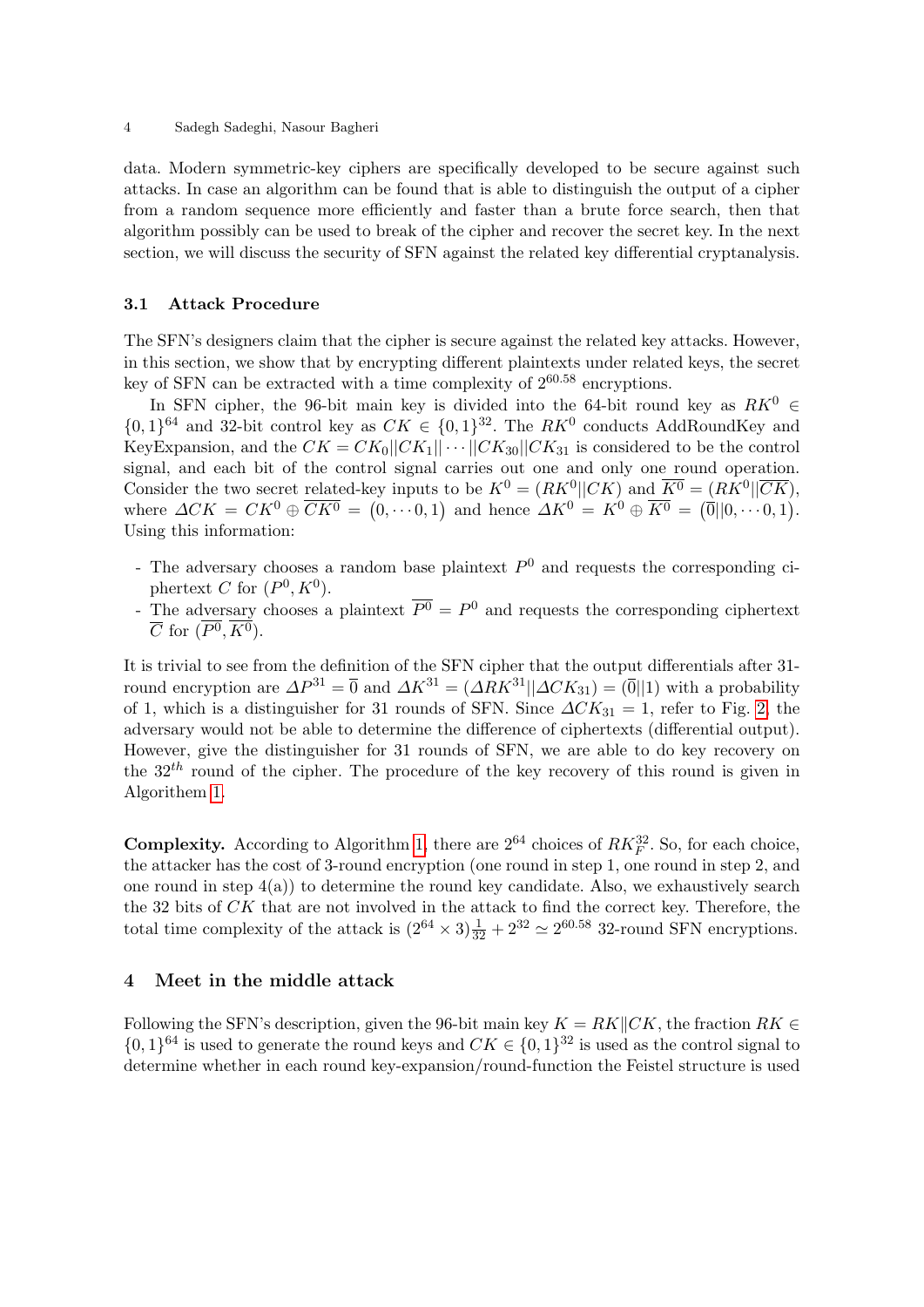| Algorithm 1: A Key Recovery Attack on SFN                                                                     |
|---------------------------------------------------------------------------------------------------------------|
| For each choice of $RK_F^{out}$ (2 <sup>64</sup> choices) do                                                  |
| 1. Decrypt one round Feistel Key Expansion to calculate the value of $RK_F^n$ . Since                         |
| $\Delta R K^{31} = \overline{0}$ , the value of $R K_S^{in}$ can be derived. So, encrypt one round SP         |
| KeyExpansion from the knowledge of $RK^{in}_S$ to calculate the value of $RK^{out}_S$ .                       |
| 2. Calculate one round encryption for $(C, RK_F^{out})$ and $(\overline{C}, RK_S^{out})$ to determine the     |
| value of $P_S$ and $P_F$ .                                                                                    |
| 3. If $P_S \oplus P_F = \overline{0}$ then                                                                    |
| go to step 5.                                                                                                 |
| end If                                                                                                        |
| 4. If $P_S \oplus P_F \neq \overline{0}$ then                                                                 |
| (a). Calculate one round encryption for $(\overline{C}, R K_F^{out})$ and $(C, R K_S^{out})$ to determine the |
| value of $P_S$ and $P_F$ .                                                                                    |
| (b). If $P_S \oplus P_F = \overline{0}$ then                                                                  |
| go to step 5.                                                                                                 |
| end If                                                                                                        |
| (c). If $P_S \oplus P_F \neq \overline{0}$ then                                                               |
| abort and start with a new choice of $RK_F^{out}$ .                                                           |
| end If                                                                                                        |
| end If                                                                                                        |
| 5. Return $RK_F^{out}$ as the correct round key.                                                              |
| end For                                                                                                       |
|                                                                                                               |

<span id="page-4-0"></span>or the SPN. Notice that each bit of the control signal is used in one and only one round of SFN, this block cipher will be an appropriate candidate for meet in the middle attack.

Given that the key-expansion's round function is a permutation, given  $RK<sup>i</sup>$  and  $CK<sub>i</sub>$  it would be easy to determine  $RK^{i-1}$ . Hence, given a plaintext P and related cipher text C, the adversary guesses  $RK^0$  and  $CK_{0 \sim 15}$  to determine the internal state after round 15, i.e.  $P^{15}$ , and related subkey, i.e  $RK^{15}$ , by encryption for 16 rounds. on the other hand, given the ciphertext C, the adversary guesses  $RK^{32}$  and  $CK_{31\sim 16}$ , decryption C for 16 rounds using the partial guessed value of subkeys and determine the internal state before round 16, i.e.  $P'^{15}$ , and related subkey, i.e  $RK'^{15}$ , by encryption for 16 rounds. Now, if the adversary guesses are correct then the internal values should match, i.e.  $RK^{15} = RK'^{15}$  and  $P^{15} = P'^{15}$ . These happens for the correct guess of keys with the probability of 1 while for the wrong guess of keys the matching probability would be  $2^{-128}$ . To provide a trade-off between the time and the memory complexity of the attack, the adversary guess all possible values in forward direct,  $2^{80}$  possible guesses, and stores them in a table T properly. Next, for each guess in the backward direction, it looks for a matching record in  $T$ . If there is no matching in the table for a that guess, ignore it; otherwise returns the guessed key and related matching as the correct key. Following the previous discussion, we expect no wrong key to survive. Hence, considering the cost of a decryption round the same as the cost of an encryption round, the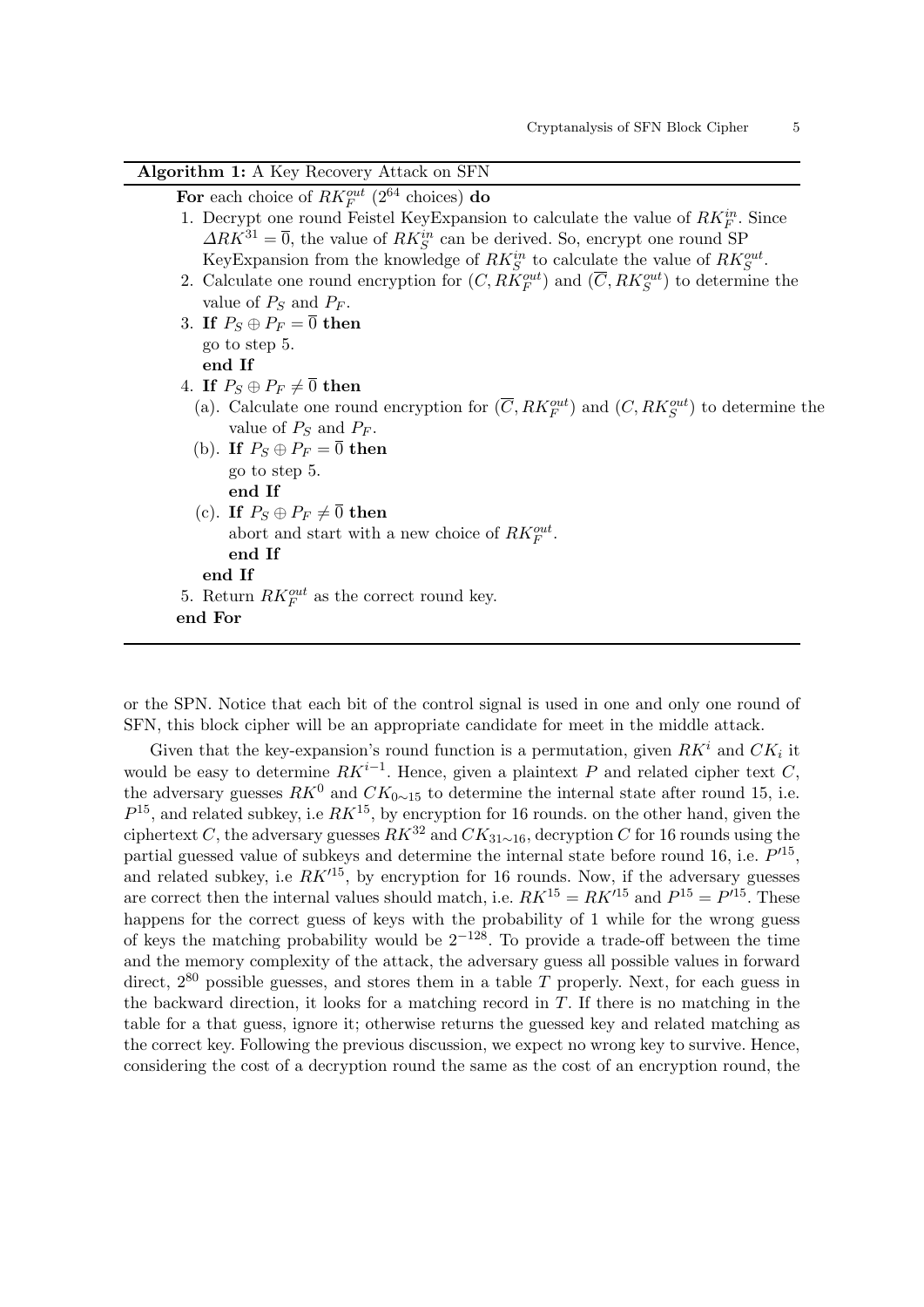#### 6 Sadegh Sadeghi, Nasour Bagheri



<span id="page-5-5"></span>Fig. 2. A Distinguisher on full SFN.

time complexity of the provided attack would be  $2^{80}$  calls to SFN. The memory complexity of the attack is dominated by the size of T which is at most  $2^{80}$  words,  $2^{87}$  bytes.

#### <span id="page-5-4"></span>5 Conclusion

This paper investigates the security level on SFN against the related key attack and meet in the middle attack. The encryption of SFN involves a SP network structure and a Feistel network structure. The SFN fixes 64-bit block with 96-bit key. We have proposed an efficient attack against SFN, taking advantage of the related key distinguisher. With this attack we have shown that SFN provides at most  $2^{60.58}$  encryptions security. In addition, in the single key mode, we presented a meet in the middle attack for which the time complexity was  $2^{80}$ and the memory complexity was  $2^{87}$  bytes. The attack complexity should be compared with the complexity of exhaustive key search which is  $2^{96}$ .

### References

- <span id="page-5-2"></span>1. M. Bellare and T. Kohno. A theoretical treatment of related-key attacks: Rka-prps, rka-prfs, and applications. In International Conference on the Theory and Applications of Cryptographic Techniques, pages 491–506. Springer, 2003.
- <span id="page-5-0"></span>2. E. Biham. New types of cryptanalytic attacks using related keys. Journal of Cryptology, 7(4):229–246, 1994.
- <span id="page-5-3"></span>3. A. Biryukov and D. Khovratovich. Related-key cryptanalysis of the full AES-192 and AES-256. In International Conference on the Theory and Application of Cryptology and Information Security, pages 1–18. Springer, 2009.
- <span id="page-5-1"></span>4. L. R. Knudsen. Cryptanalysis of LOKI 91. In International Workshop on the Theory and Application of Cryptographic Techniques, pages 196–208. Springer, 1992.